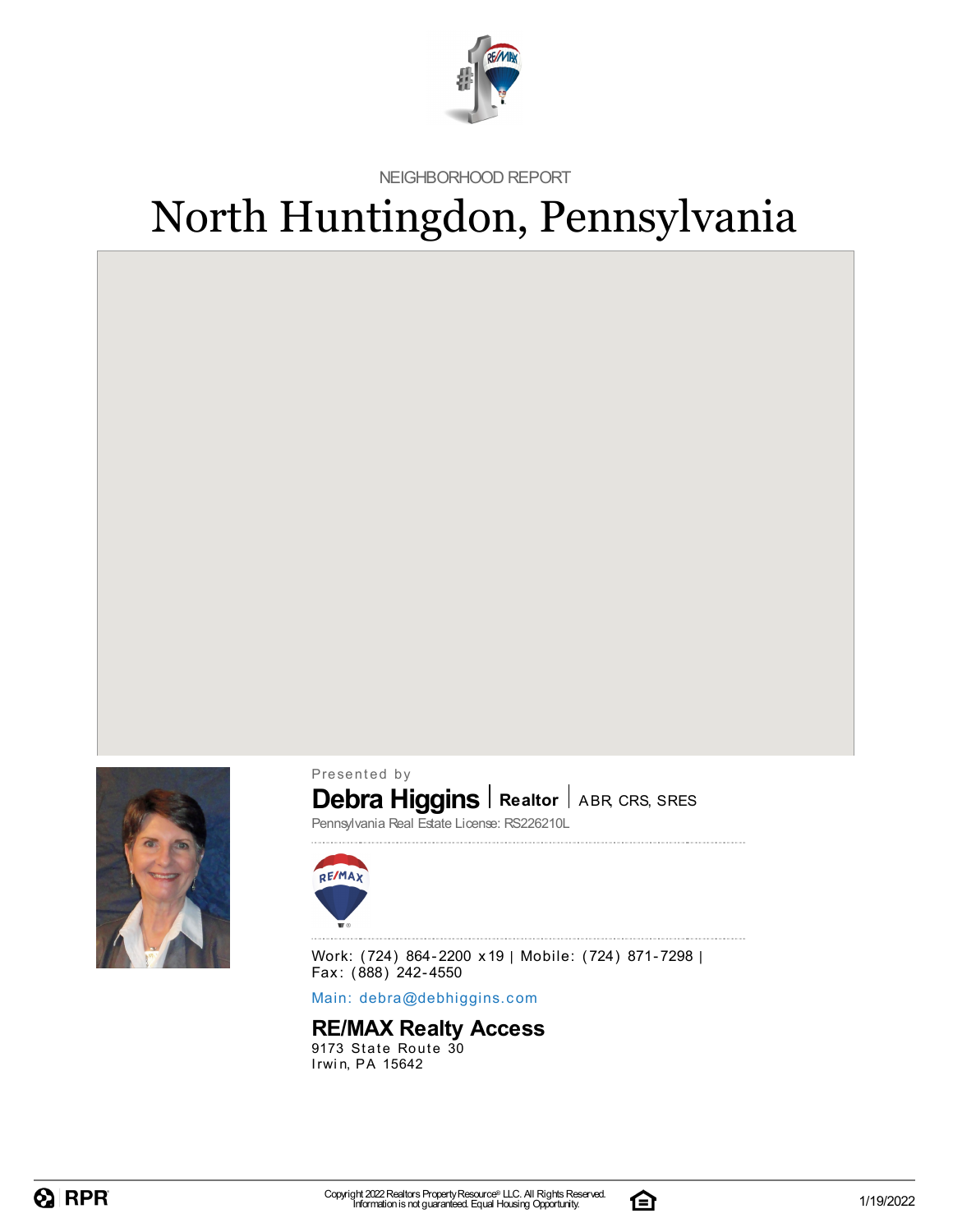

## Neighborhood: Housing Stats and Charts

|                                                         | North Huntingdon | <b>Westmoreland County</b> | Pennsylvania | <b>USA</b> |
|---------------------------------------------------------|------------------|----------------------------|--------------|------------|
| <b>Median Estimated Home Value</b>                      | \$253K           | \$212K                     | \$269K       | \$303K     |
| <b>Estimated Home Value 12-Month Change</b>             | $+9%$            | $+2.3%$                    | +8.6%        | $+19.6%$   |
| <b>Median List Price</b>                                | \$212K           | \$173K                     | \$239K       | \$130K     |
| <b>List Price 1-Month Change</b>                        | +6.1%            | $-1.1\%$                   | $-0.4\%$     | $-8.5\%$   |
| List Price 12-Month Change                              | $-12.5\%$        | +4.8%                      | $+6.2%$      | $+0.8%$    |
| <b>Median Home Age</b>                                  | 19               | 22                         | 53           | 42         |
| Own                                                     |                  | 77%                        | 69%          | 64%        |
| Rent                                                    |                  | 23%                        | 31%          | 36%        |
| \$ Value of All Buildings for which Permits Were Issued |                  | \$122M                     | \$5.08B      | \$307B     |
| % Change in Permits for All Buildings                   |                  | -4%                        | $+7%$        | $+13%$     |
| % Change in \$ Value for All Buildings                  |                  | $+10%$                     | $+9%$        | $+10%$     |

#### Median Sales Price vs. Sales Volume

Thischart comparesthe price trend and salesvolume for homesin an area. Home pricestypically followsales volume, with a time lag, since sales activity is the driver behind price movements.

Data Source: Public recordsand listings data

Update Frequency: Monthly

Median Sales Price Public Records Median Sales Price Listings Sales Volume Public Records

Sales Volume

Listings



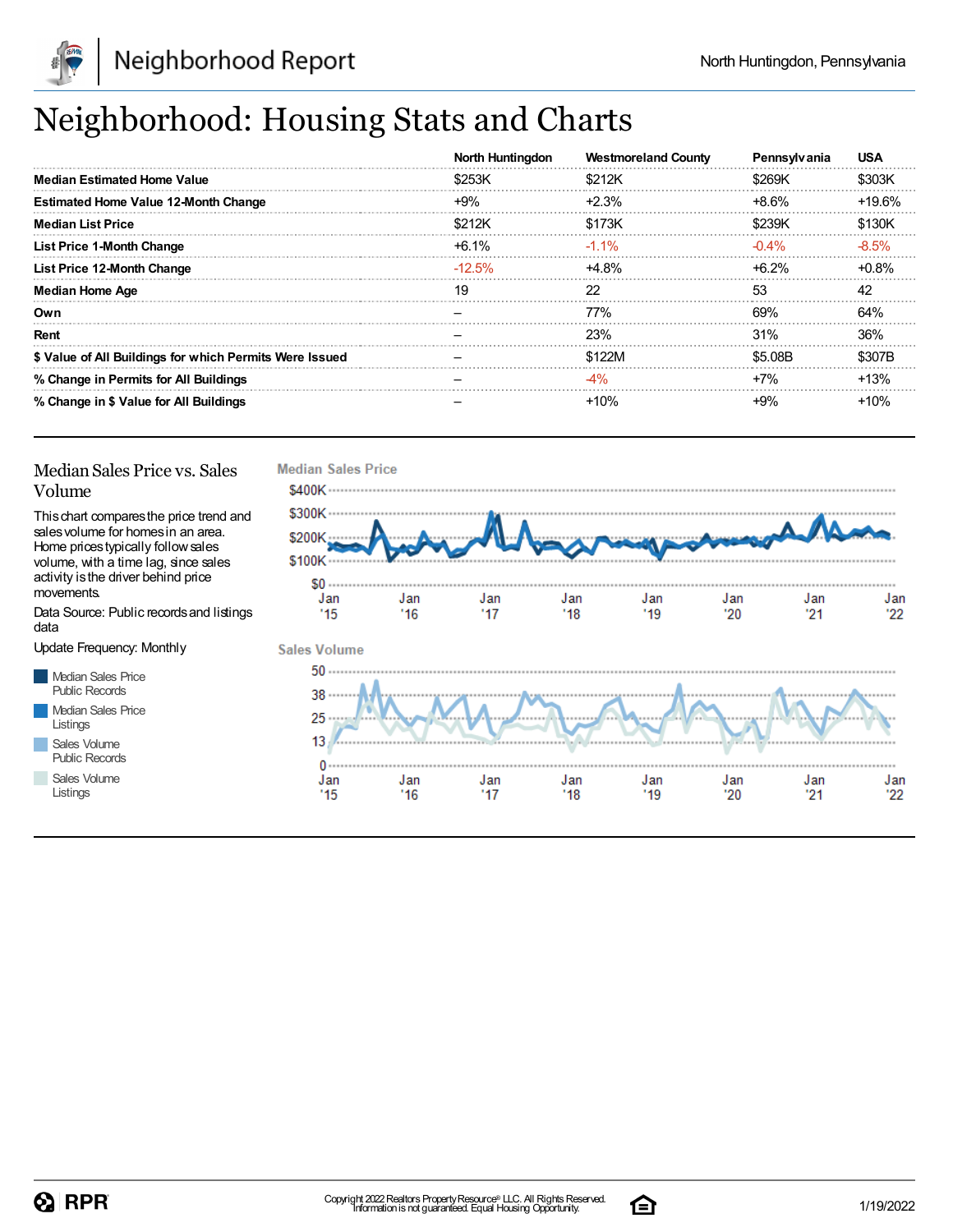

#### Median Listing Price vs. Listing Volume

Thischart comparesthe listing price and listing volume for homesin an area. Listing prices often follow listing volume, with a time lag, because supply can drive price movements.

Data Source: On- and off-market listings sources

Update Frequency: Monthly

**Median List Price** Listing Volume



#### Price Range of Homes Sold

Thischart showsthe distribution of homes reported sold in the past six monthswithin different price rangesin the area of your search. The amount shown for the subject property issold data where available, or the property's estimated value when salesdata are unavailable (such asa non-disclosure state) or provided in range format.

Data Source: Public records data Update Frequency: Monthly

Sales Count By Price Range

#### Price per Square Foot of Homes Sold

Thischart showsthe distribution of homes reported sold in the past six monthsat different pricesper square foot (living area sourced from public records).

Data Source: Public records data

Update Frequency: Monthly

Sales Count By Price Per Sq Ft





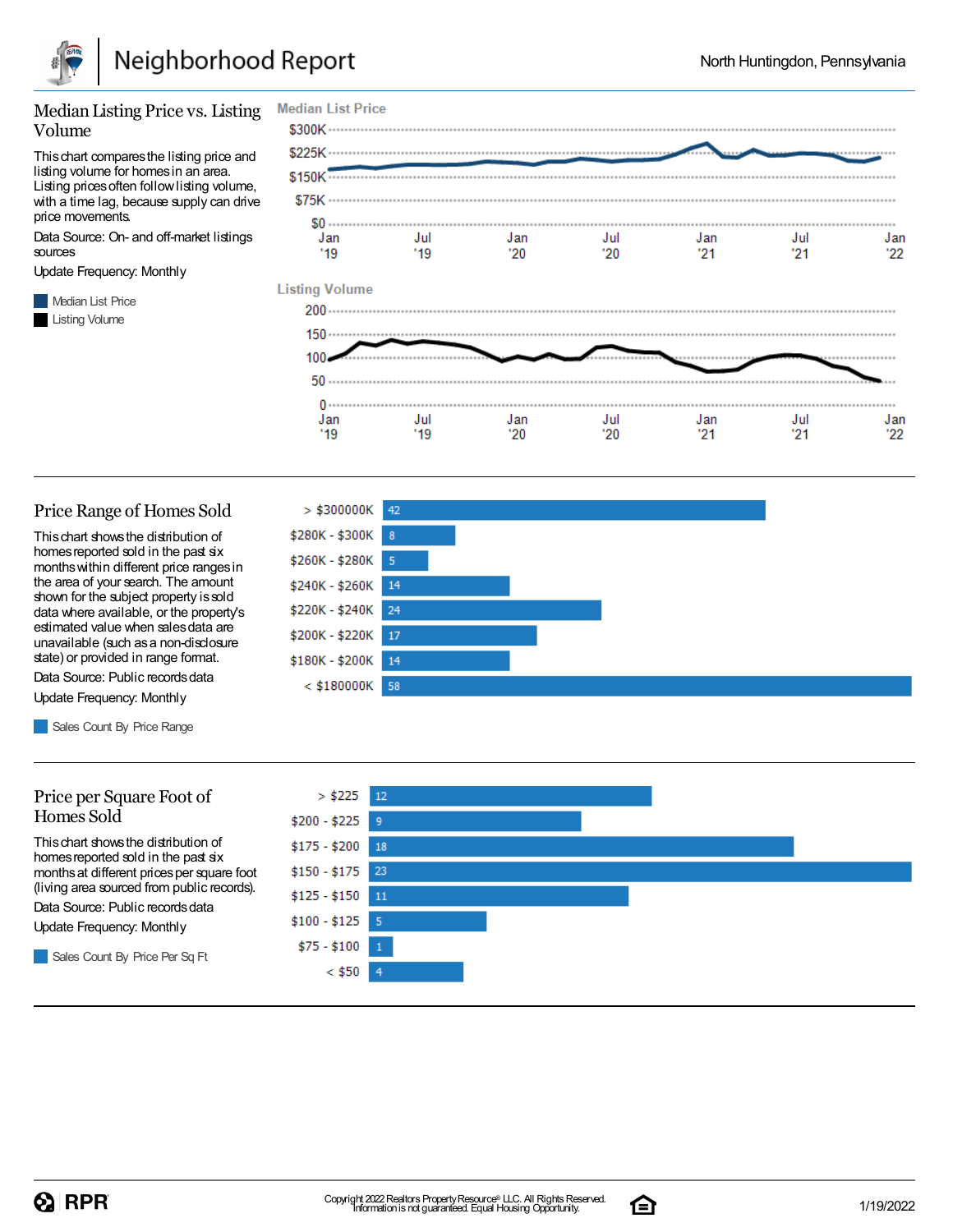

### Neighborhood Report

 $20 - 30$ 

 $10 - 20$  17  $<10\,$  $-9$ 

**16** 



Sales Count by Age of House

 $Q$  RPR

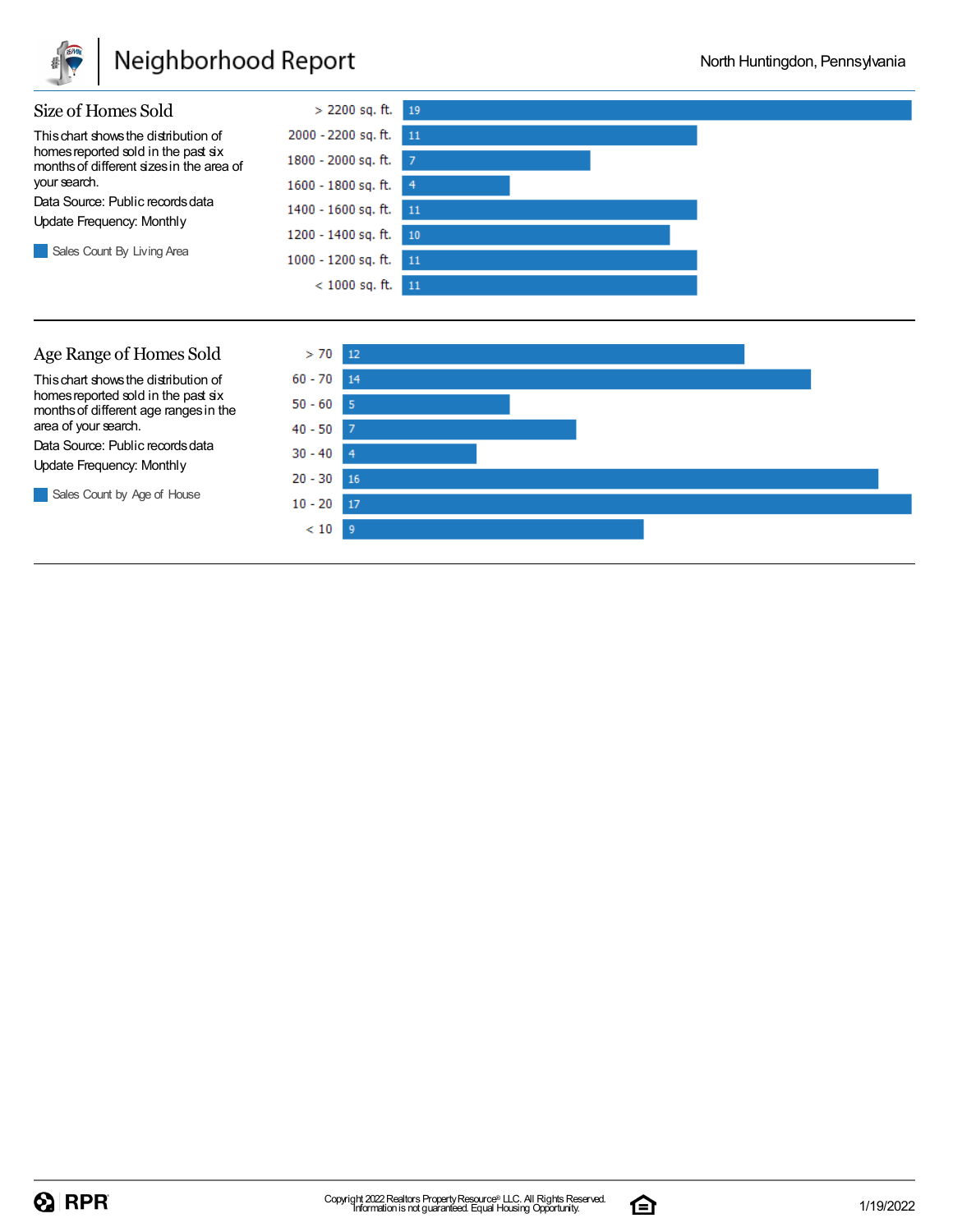

## Neighborhood: People Stats and Charts

|                                | Countv  |         |      |
|--------------------------------|---------|---------|------|
|                                | 353K    | 12.8M   | 325M |
| lation Density per Sq Mi       | 343     | 286     |      |
| <b>ation Change since 2010</b> | $-1.9%$ | $+3.4%$ | 7.7% |
| Median Age                     |         |         | 38   |
| Male / Female Ratio            | 49%     |         |      |

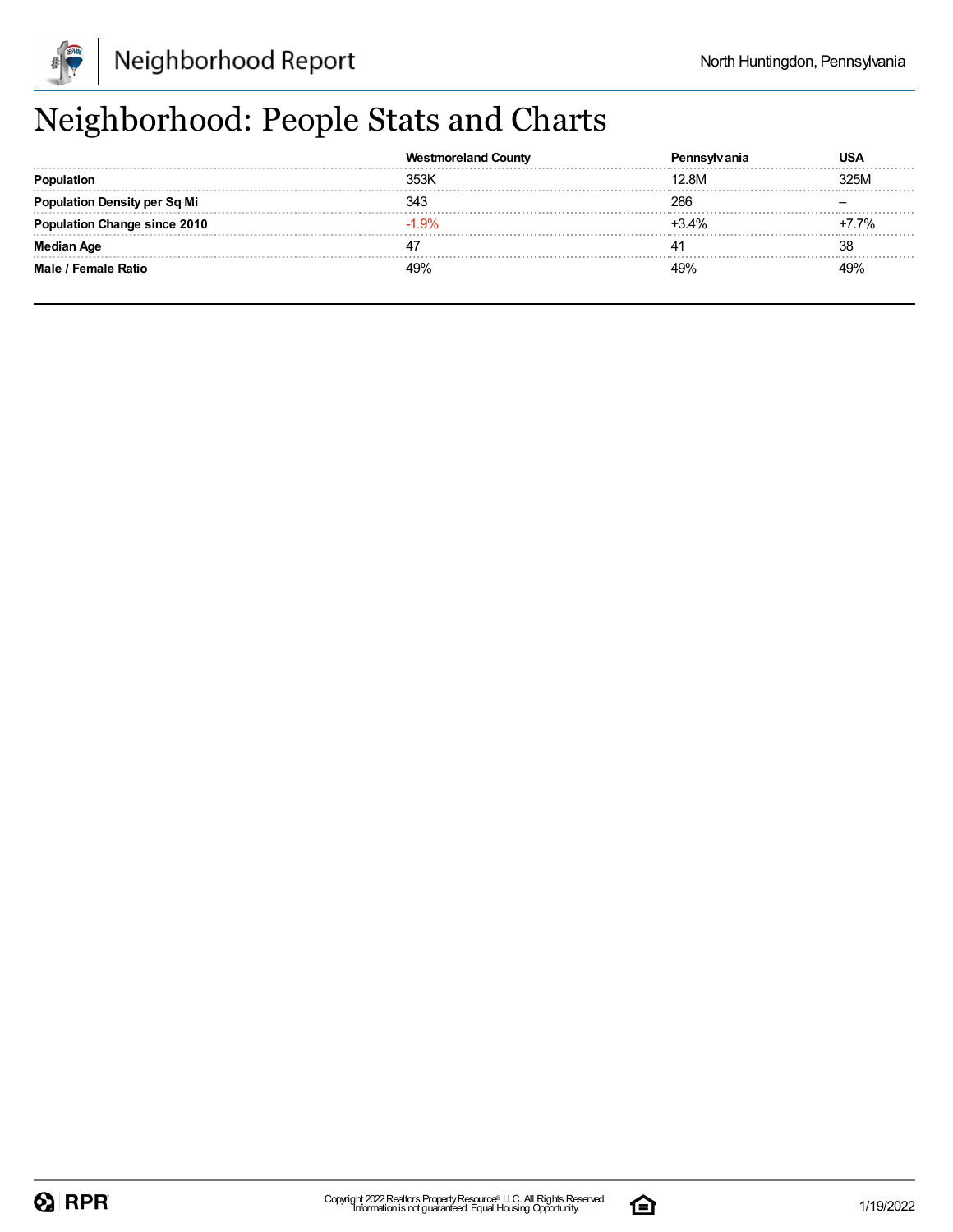

## Neighborhood Report

| <b>Education Levels of</b>                                                                         | <b>Less Than 9th Grade</b>      |       |
|----------------------------------------------------------------------------------------------------|---------------------------------|-------|
| Population                                                                                         | <b>Westmoreland County</b>      | 1.7%  |
| This chart shows the educational                                                                   | Pennsylvania                    | 3.2%  |
| achievement levels of adults in an area,<br>compared with other geographies.                       | <b>USA</b>                      | 5.1%  |
| Data Source: U.S. Census American<br>Community Survey via Esri, 2020<br>Update Frequency: Annually | 9-12th Grade/No Diploma         |       |
|                                                                                                    | <b>Westmoreland County</b>      | 4.0%  |
|                                                                                                    | Pennsylvania                    | 6.3%  |
|                                                                                                    | <b>USA</b>                      | 6.9%  |
|                                                                                                    | <b>High School Graduate</b>     |       |
|                                                                                                    | <b>Westmoreland County</b>      | 36.9% |
|                                                                                                    | Pennsylvania                    | 34.7% |
|                                                                                                    | <b>USA</b>                      | 27.0% |
|                                                                                                    | <b>Associate Degree</b>         |       |
|                                                                                                    | <b>Westmoreland County</b>      | 28.3% |
|                                                                                                    | Pennsylvania                    | 24.4% |
|                                                                                                    | USA                             | 28.9% |
|                                                                                                    | <b>Bachelor's Degree</b>        |       |
|                                                                                                    | <b>Westmoreland County</b>      | 18.6% |
|                                                                                                    | Pennsylvania                    | 19.0% |
|                                                                                                    | <b>USA</b>                      | 19.8% |
|                                                                                                    | At Least a College Education    |       |
|                                                                                                    | <b>Westmoreland County</b>      | 29.1% |
|                                                                                                    | Pennsylvania                    | 31.4% |
|                                                                                                    | <b>USA</b>                      | 32.2% |
|                                                                                                    | <b>Grad/Professional Degree</b> |       |
|                                                                                                    | <b>Westmoreland County</b>      | 10.5% |
|                                                                                                    | Pennsylvania                    | 12.4% |
|                                                                                                    | <b>USA</b>                      | 12.4% |
|                                                                                                    |                                 |       |

### Presidential Voting Pattern

This chart shows how residents of a county voted in the 2020 presidential election.

Data Source: USElectionAtlas.org Update Frequency: Quadrennially **Votes Democrat** 

Votes Republican

37.6%

61.3%

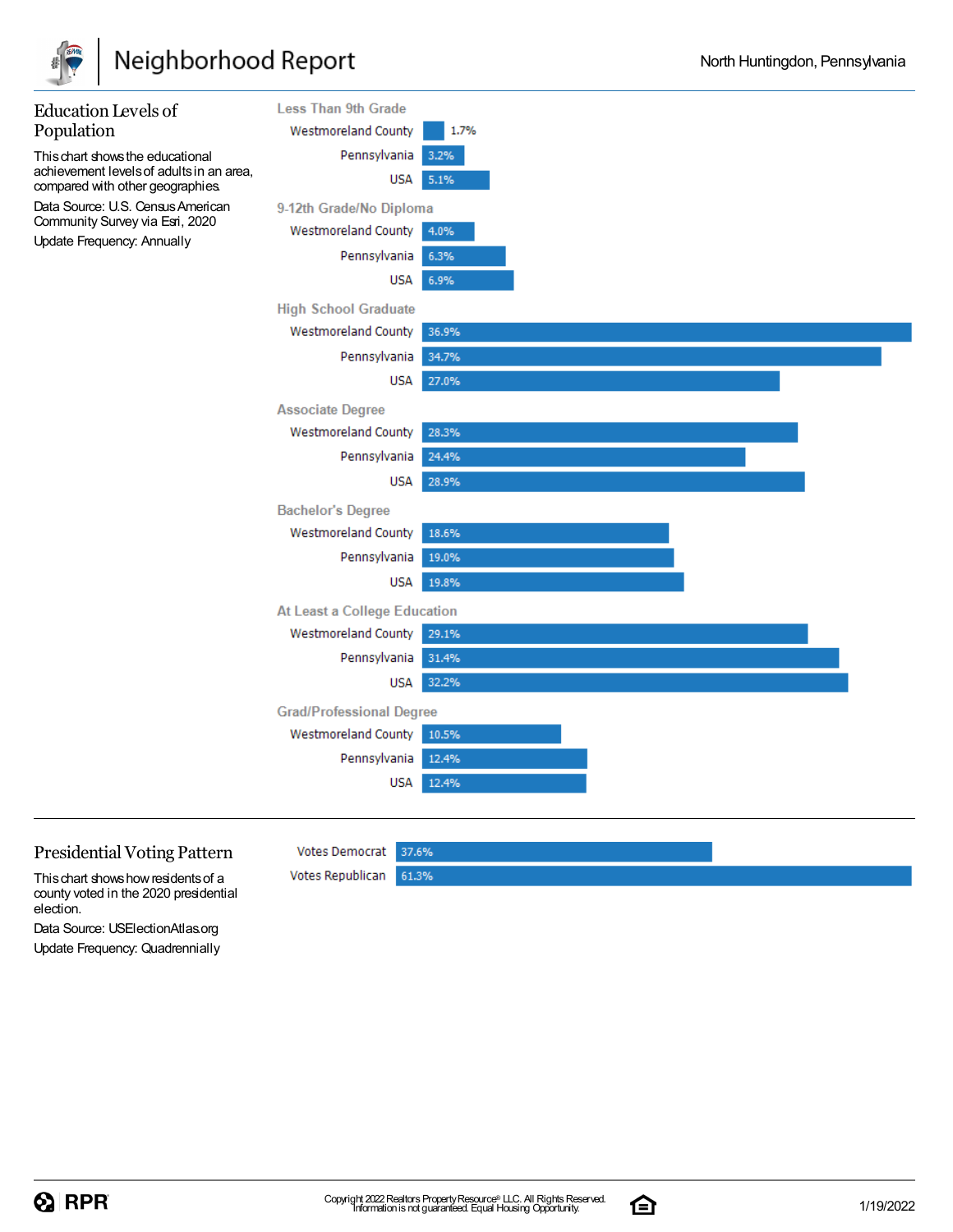

## Neighborhood: Economic Stats and Charts

|                              | NO | <b>Westmoreland County</b> |       | USA      |
|------------------------------|----|----------------------------|-------|----------|
| <b>Income Per Capita</b>     |    | \$34,274                   |       | \$34.103 |
| Median<br>: Household Income |    | \$60.471                   | 744   |          |
| Unen<br>l Rate               |    | 4.1%                       |       |          |
| l Ine<br>Number              |    | 7.06K                      | 267K  |          |
| umber<br>Emr                 |    | 164K                       | 5.95M |          |
| <b>Labor Force Number</b>    |    | 71K                        | 6 22M |          |





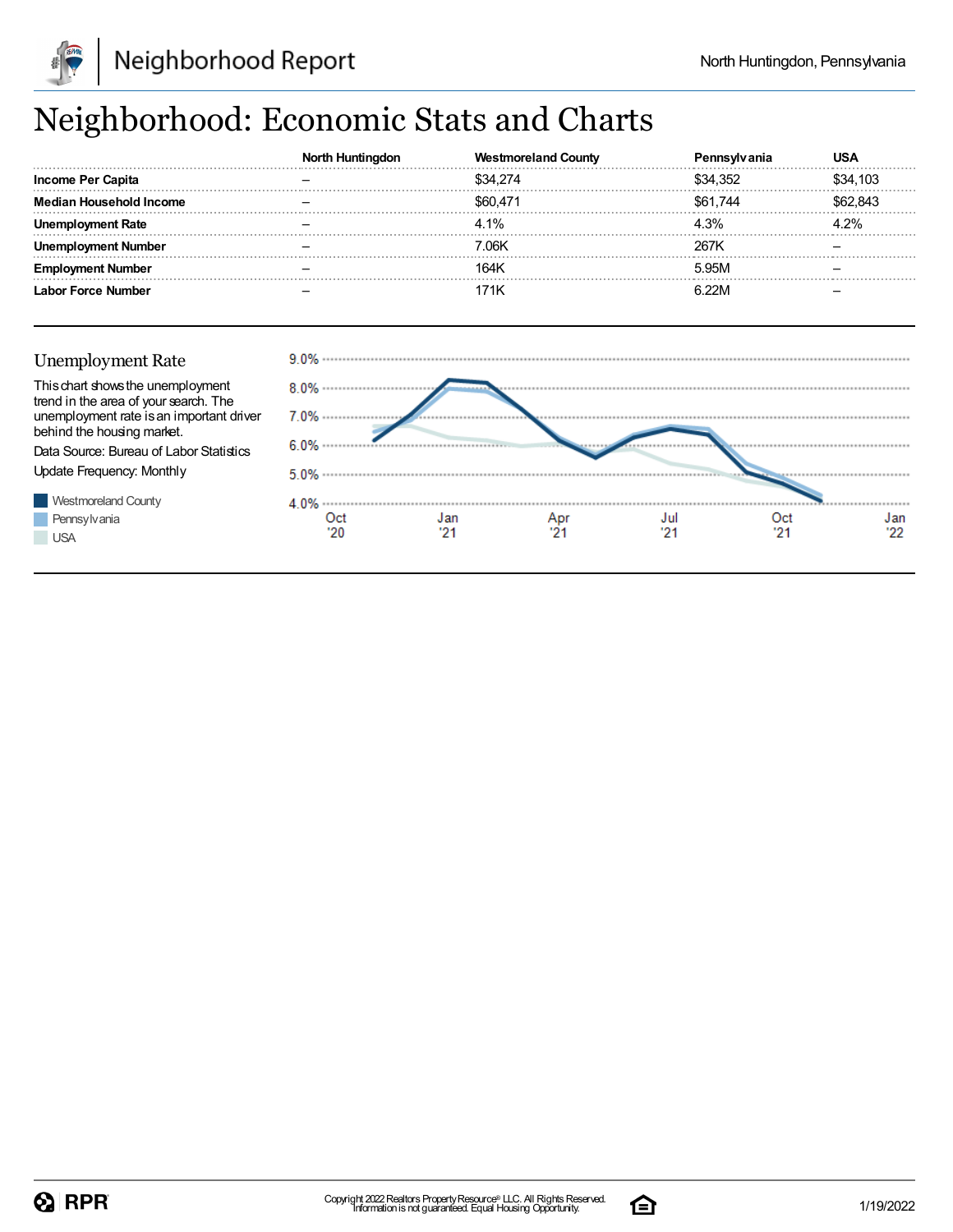

## Neighborhood: Quality of Life Stats and Charts

Quality of Life in–

|                                                         | North Huntinadon | <b>Westmoreland County</b> |       |       |
|---------------------------------------------------------|------------------|----------------------------|-------|-------|
| Elevation (in feet)                                     |                  | .884                       |       |       |
| Annual Rainfall (in inches)                             |                  |                            | 41.91 |       |
| Annual Snowfall (in inches)                             |                  |                            | 45.69 |       |
| Days of Full Sun (per year)                             |                  | 67                         | 73    |       |
| Travel Time to Work (in minutes)                        |                  | ־כ                         |       | דר    |
| <b>Water Quality - Health Violations</b>                |                  |                            |       |       |
| <b>Water Quality - Monitoring and Report Violations</b> |                  |                            |       |       |
| <b>Superfund Sites</b>                                  |                  |                            | 136   | 2 402 |
| <b>Brownfield Sites</b>                                 |                  | res                        | res   | Yes   |